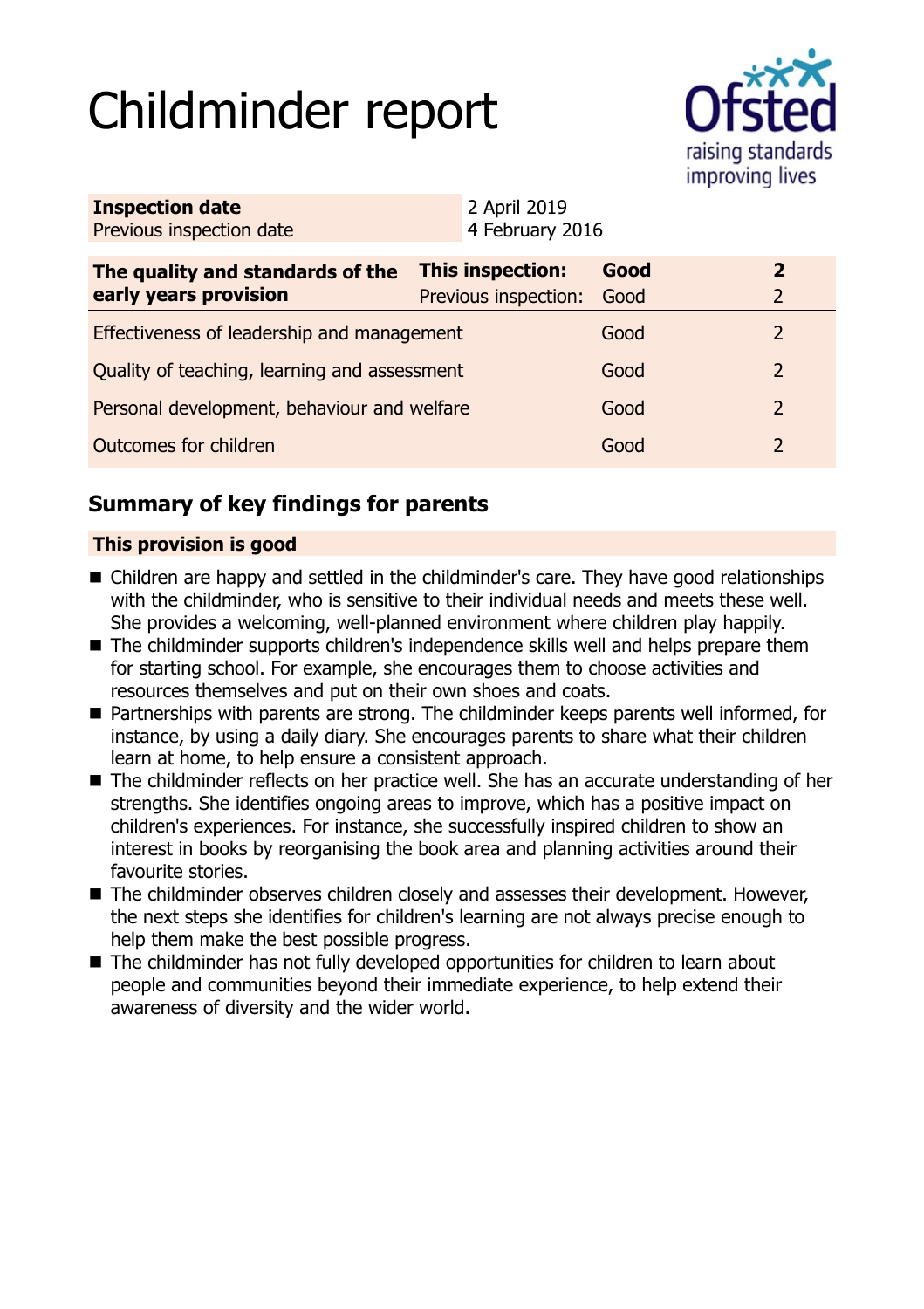## **What the setting needs to do to improve further**

## **To further improve the quality of the early years provision the provider should:**

- $\blacksquare$  strengthen the use of assessments to identify precise next steps for children's learning, to further accelerate their progress
- $\blacksquare$  provide children with more opportunities to develop their awareness of people and communities outside of their immediate experience.

## **Inspection activities**

- $\blacksquare$  The inspector observed children taking part in activities and assessed the impact on their learning.
- The inspector talked to the childminder about her practice and children's learning and development, and evaluated activities with her.
- The inspector sampled records, including the childminder's self-evaluation and some of the children's learning journals.
- $\blacksquare$  The inspector looked around the areas of the home used for childminding.
- The inspector read questionnaires and letters from parents and took account of their views.

#### **Inspector**

Rebecca Khabbazi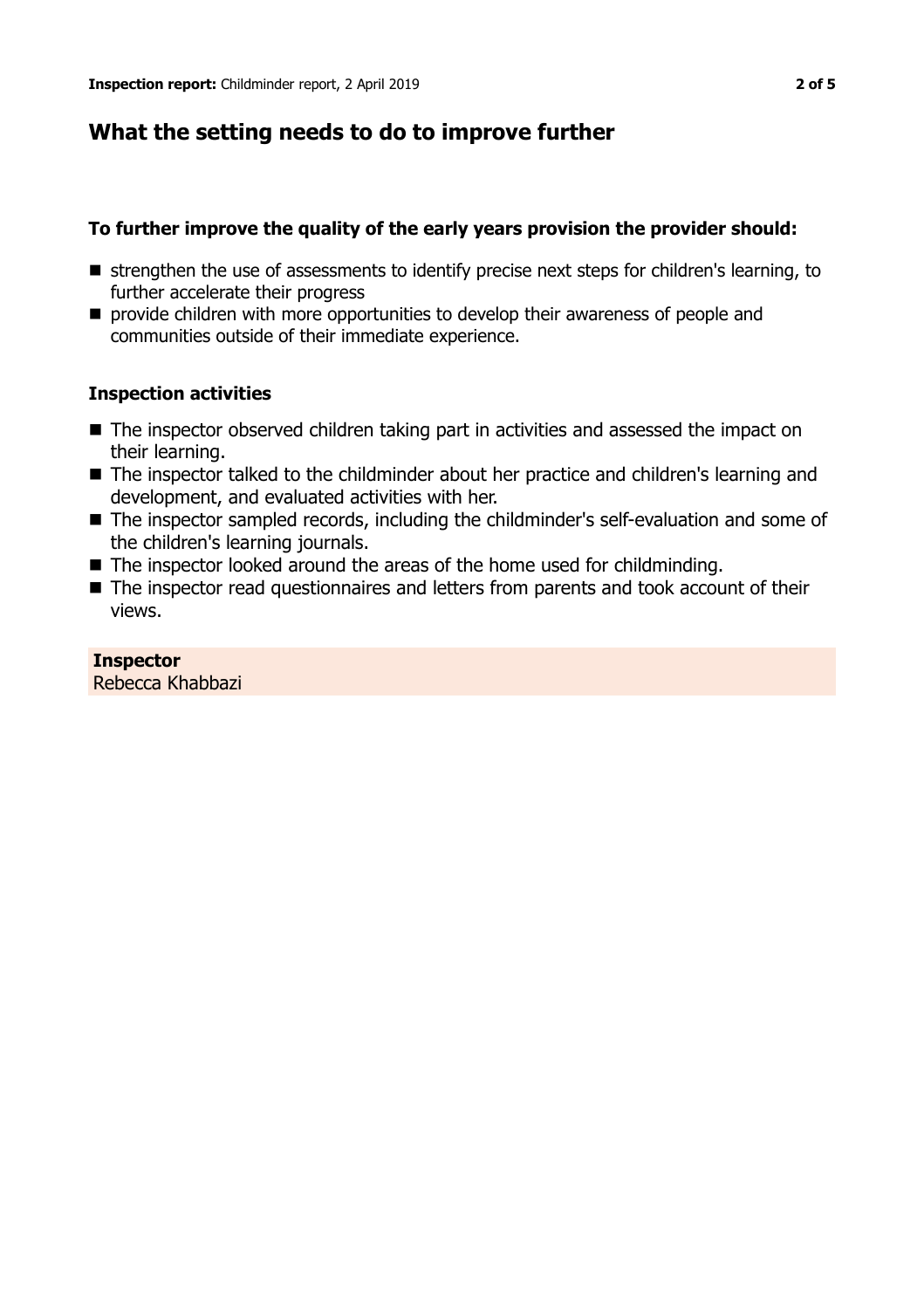## **Inspection findings**

## **Effectiveness of leadership and management is good**

Safeguarding is effective. The childminder has a good understanding of her responsibilities towards the children in her care. She knows how to recognise and report any concerns about a child's welfare. She checks her home thoroughly to help minimise any hazards and ensure children can play safely. The childminder is motivated to continually develop and improve her provision. She seeks regular feedback from parents and children to help her evaluate what she does. She makes good use of links with other childminders and online resources to keep her knowledge and skills up to date. For instance, the childminder found an online behaviour management workshop helpful in reflecting on how she encourages children to behave well.

## **Quality of teaching, learning and assessment is good**

The childminder knows children well. She monitors their progress and provides a wide variety of activities based on a good understanding of their interests and needs. The childminder successfully supports children's communication and language skills. For example, children eagerly join in conversations and repeat new words. She gives children plenty of time to explore and experiment. For instance, children became engrossed in trying different ways of using guttering and pieces of wood. The childminder makes good use of spontaneous learning opportunities as children play, such as encouraging children to sound out the letters in their name during a ball game. She supports children's early mathematical skills well. For instance, she points out numbers in the environment and helps them use rulers to measure objects.

#### **Personal development, behaviour and welfare are good**

The childminder has effective procedures that help new children settle well. For instance, she finds out as much as she can about them before they start and makes sure she follows their home routines. The childminder acts as a good role model. She is calm, kind and patient and offers children gentle reassurance and lots of praise. Children behave well and show concern for their younger friends. The childminder teaches them useful skills and knowledge to help them stay healthy and safe. For instance, they think about whether the toys are safe on the floor and know they need to wash their hands before they eat. Children enjoy being active and play outside every day.

#### **Outcomes for children are good**

Children grow in confidence and independence. They make choices and decisions about what to do and where to play. Younger children explore their environment freely and practise their physical skills. Older children enjoy taking responsibility for simple tasks, such as tidying the toys away. Children communicate well and clearly express their wishes and needs. They have good social skills and learn to share and wait patiently for their turn. Older children count confidently and recognise some letter sounds. They take part in a wide variety of outings and activities that help broaden their experiences. Children make good progress and quickly acquire the skills they need for their future learning.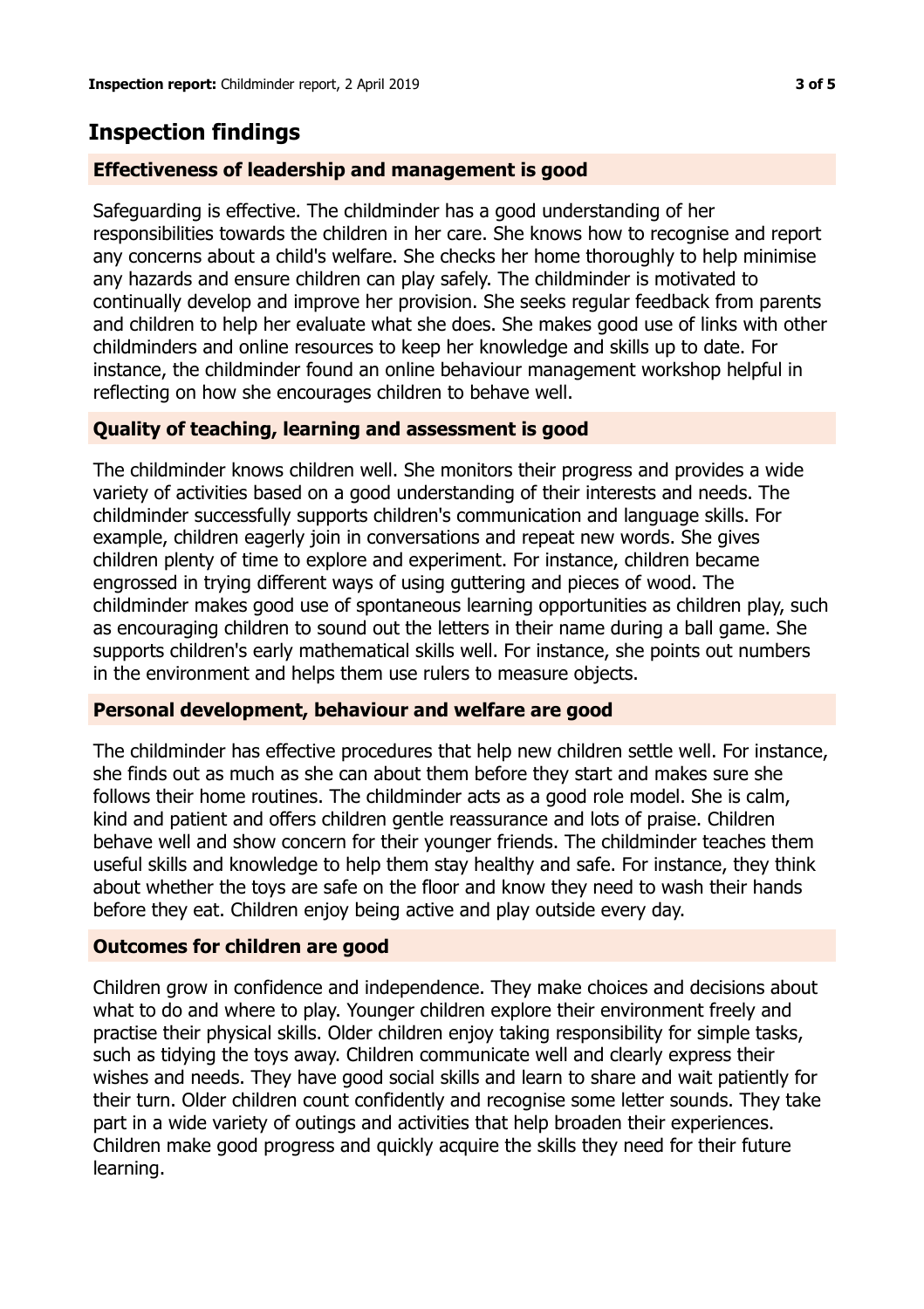## **Setting details**

| Unique reference number       | EY425775                                                                             |
|-------------------------------|--------------------------------------------------------------------------------------|
| <b>Local authority</b>        | Kent                                                                                 |
| <b>Inspection number</b>      | 10074759                                                                             |
| <b>Type of provision</b>      | Childminder                                                                          |
| <b>Registers</b>              | Early Years Register, Compulsory Childcare<br>Register, Voluntary Childcare Register |
| Day care type                 | Childminder                                                                          |
| Age range of children         | $0 - 5$                                                                              |
| <b>Total number of places</b> | $\overline{4}$                                                                       |
| Number of children on roll    | 8                                                                                    |
| Date of previous inspection   | 4 February 2016                                                                      |

The childminder registered in 2011 and lives in Ashford, Kent. She operates all year round from 8am to 5.45pm, Monday to Thursday. The childminder provides funded early education for two-, three- and four-year-old children. She holds a relevant qualification at level 4.

This inspection was carried out by Ofsted under sections 49 and 50 of the Childcare Act 2006 on the quality and standards of provision that is registered on the Early Years Register. The registered person must ensure that this provision complies with the statutory framework for children's learning, development and care, known as the early years foundation stage.

Any complaints about the inspection or the report should be made following the procedures set out in the guidance Complaints procedure: raising concerns and making complaints about Ofsted, which is available from Ofsted's website: www.ofsted.gov.uk. If you would like Ofsted to send you a copy of the guidance, please telephone 0300 123 4234, or email [enquiries@ofsted.gov.uk.](mailto:enquiries@ofsted.gov.uk)